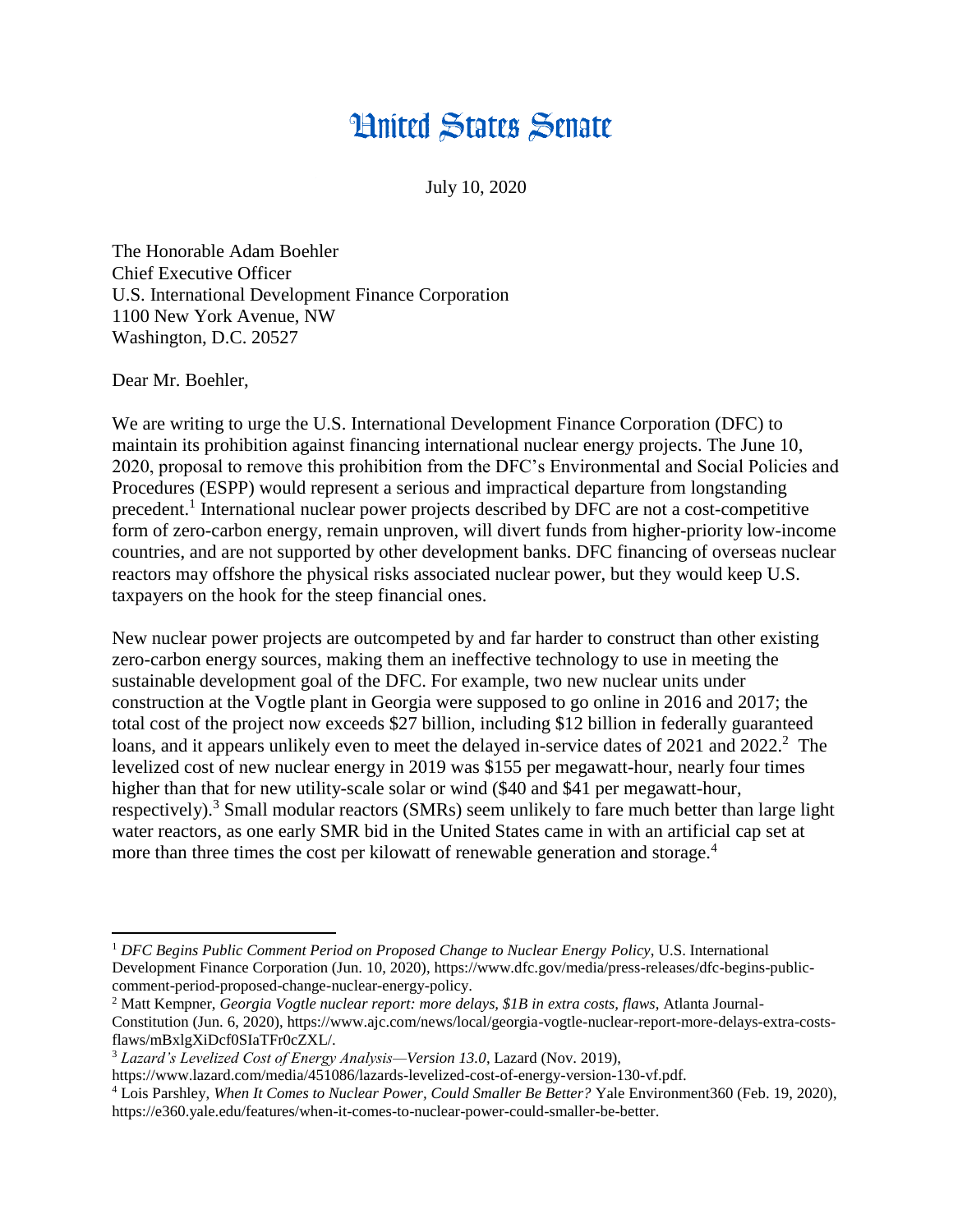The Honorable Adam Boehler July 10, 2020 Page 2

l

Furthermore, the DFC should not be dedicating its limited financing to unproven technologies that present both safety and security risks. Pushing experimental research and development is not part of the DFC's mandate. To date, no SMRs have been successfully brought to market in the United States, leaving substantial questions about how this technology would work in foreign markets. Additionally, research indicates that SMRs produce at least equivalent amounts of radioactive waste per kilowatt hour to conventional nuclear reactors, and the spent fuel they generate could have a higher risk of proliferation because of its high fissile content.<sup>5</sup> The financial costs of safety, security, and waste disposal typically get transferred to host countries which are likely less able to ensure proper amelioration and mitigation.

Moreover, lifting the DFC's prohibition against financing nuclear power would likely direct more funding toward wealthier countries, instead of to the countries that the DFC was created to help. DFC-supported nuclear projects would be likely based in central and eastern Europe or the Middle East – where countries have expressed interest and have recently proposed projects.<sup>6</sup> Investments in these countries will divert much-needed funds from low-income and lower middle-income countries which currently lack the capacity and expertise to build, operate, and decommission nuclear projects.

Finally, if this prohibition is lifted, the DFC would be isolated among multilateral and bilateral development banks in supporting nuclear projects. The World Bank, the Asian Development Bank, the African Development Bank, and major European development finance institutions are unequivocally opposed to financing such projects. If the DFC is the only major development finance institution to be involved in nuclear power, the DFC will not be able to collaborate and share capital burdens with other development banks on these types of projects. This not only puts the DFC out of step with the rest of the development finance world, but also means that DFC will need to carry more financial risk.

With these concerns in mind, we respectfully request written responses to the following questions regarding this proposed rule change by July 31, 2020:

1. The DFC is being stretched thin in its first year of operation — still learning how to responsibly implement the dramatically expanded set of financing tools that Congress authorized under the BUILD Act, while taking on new responsibilities including Afghanistan reconstruction and responding domestically to the pandemic. Why is DFC seeking to lift the restriction on financial support for nuclear power at this moment, particularly given that new high-risk initiatives will require special staff attention and due diligence?

<sup>5</sup> Lindsey Krall, *A Critical Analysis of The Nuclear Waste Management Consequences for Small Modular Reactors*, Stanford University (Jun. 4, 2020), https://fsi.stanford.edu/events/critical-analysis-nuclear-waste-managementconsequences-small-modular-reactors.

<sup>6</sup> *Small Nuclear Power Reactors*, World Nuclear Association (June 2020), https://www.worldnuclear.org/information-library/nuclear-fuel-cycle/nuclear-power-reactors/small-nuclear-power-reactors.aspx.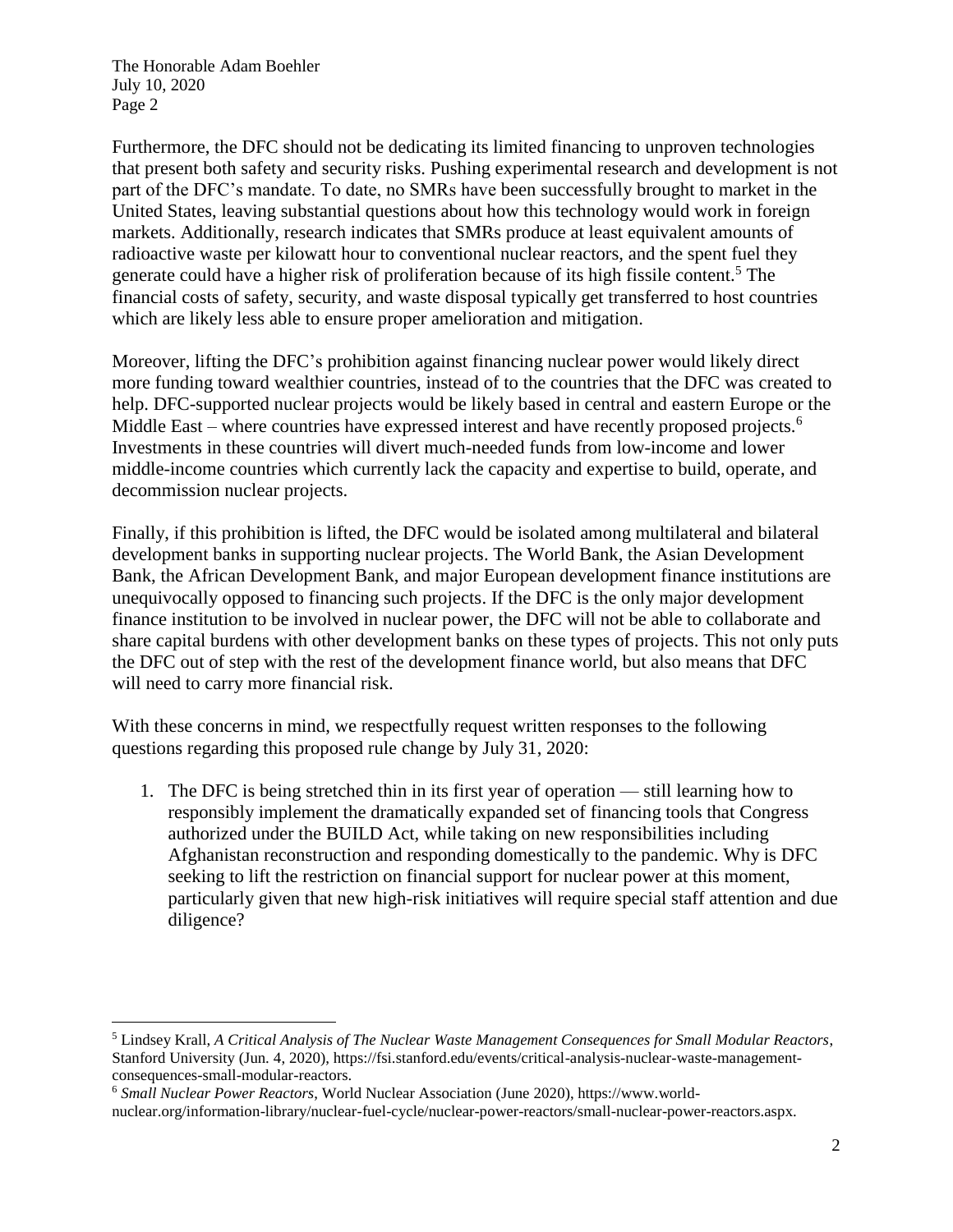- 2. On March 4, 2020, you testified that "managing taxpayer risk" is one of "three key aims set out for DFC by Congress."<sup>7</sup> Yet this rule change would allow for investment of taxpayer money in technologies that have not been deployed commercially, even in developed-country markets.
	- a. How does DFC intend to assess risk on unproven technologies?
	- b. Has the DFC or its predecessor agency, the Overseas Private Investment Corporation, ever taken on a similar technology risk by financing projects that use pre-commercial processes or technologies?
- 3. According to DFC guidelines, projects can be considered "high risk" when they exhibit "greater potential to impact large geographic areas outside of a project boundary or a large number of people living in nearby communities."<sup>8</sup>
	- a. Does DFC believe that SMRs and microreactors would be high-risk projects in this or any other sense?
	- b. How would private entity applicants for DFC financing demonstrate sufficient commitment and capacity to manage a nuclear accident in the operation of novel technologies?
- 4. Other development finance institutions are unlikely to join DFC in financing nuclear energy projects. On March 4, 2020, you testified that "[o]ur partnerships are vital, above all else, in promoting shared values and international norms."<sup>9</sup>
	- a. Will the refusal from other banks to finance nuclear projects leave the United States isolated in terms of our ability to leverage our investments in cooperation with other funders?
	- b. Is DFC comfortable bearing disproportionate risk on behalf of U.S. taxpayers on nuclear financing projects relative to other projects?
- 5. Proponents of U.S. nuclear exports recognize "the high capital costs of nuclear projects," but believe that DFC can help by "allowing loans in large sums—and providing loan guarantees to minimize risks associated with new nuclear power plants."<sup>10</sup>
	- a. Is DFC willing to divert "large sums" away from other development-enhancing projects to support nuclear power projects?
	- b. Does DFC believe it should relieve the nuclear industry of uniquely high financial risks by using loan guarantees or other measures to shift the burden to DFC and U.S. taxpayers?

 $\overline{a}$ <sup>7</sup> Adam S. Boehler, Testimony before the House Appropriations Subcommittee on State and Foreign Operations and Related Programs (Mar. 4, 2020), https://www.dfc.gov/testimony-DFC-HAP-03042020.

<sup>8</sup> DFC, *Environmental and Social Policy and Procedures* (January 2020),

https://www.dfc.gov/sites/default/files/media/documents/DFC\_ESPP\_NUCLEAR\_Redlines\_for\_NOTICE%20%28 6.10.2020%29.pdf.

<sup>9</sup> Adam S. Boehler, Testimony before the House Appropriations Subcommittee on State and Foreign Operations and Related Programs (Mar. 4, 2020), https://www.dfc.gov/testimony-DFC-HAP-03042020.

<sup>10</sup> Jennifer T. Gordon, *International co-financing of nuclear reactors between the United States and its allies* (Jan. 9, 2020), https://www.atlanticcouncil.org/in-depth-research-reports/issue-brief/international-co-financing-of-nuclearreactors-between-the-united-states-and-its-allies/.